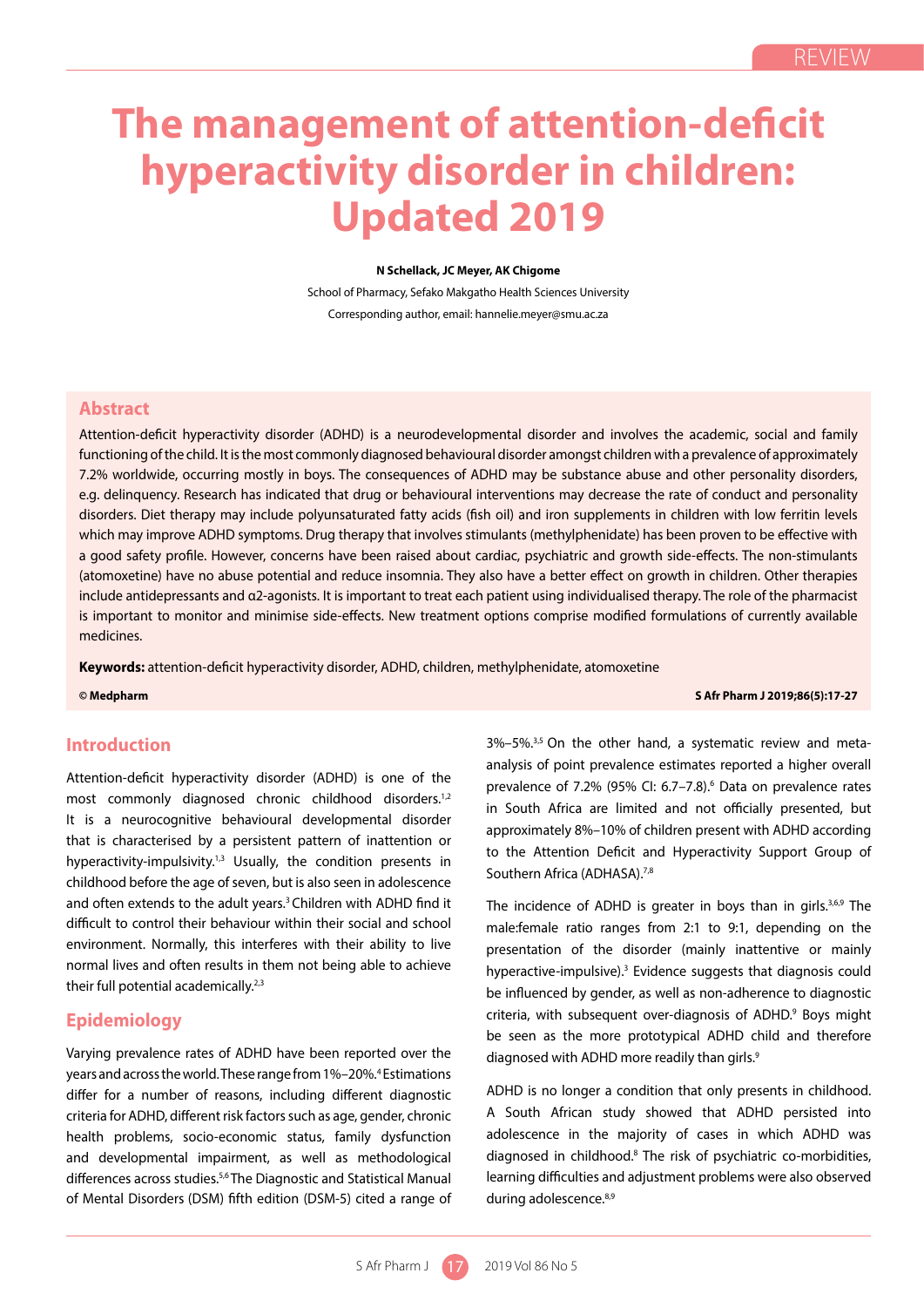## **Main causes and risk factors**

The cause of ADHD is not clear. There are numerous possible risk factors for the development of ADHD or exacerbation of ADHD symptoms in individuals with the disorder.<sup>9</sup> There is strong evidence of a genetic link.<sup>1,10,11</sup> Children with a first-degree relative with ADHD will have a fourfold to eightfold increased risk of developing the disorder compared with the general population. A concordance rate of 90% for ADHD has been evident from studies of twins.<sup>12,13</sup> A summary of other environmental risk factors for ADHD is shown in Table I and may require further research.<sup>9-14</sup>

## **Table I.** Environmental risk factors for attention-deficit hyperactivity

#### **Dietary factors and nutritional deficiencies**

- Hypersensitivity to foods and/or additives (preservatives and artificial flavouring and colouring)
- Essential fatty acid (omega-3 and omega-6) and phospholipid deficiencies
- Amino acid deficiencies, especially with low-protein diets
- Excessive consumption of refined carbohydrates and sugar
- Mineral deficiencies (zinc, iron, calcium, magnesium and selenium)
- Antioxidant deficiencies

#### **Biological factors**

- Prematurity with very low birth weight
- Foetal hypoxia
- Brain injury

#### **Abnormal lighting**

- Natural light ("green" outdoor) deficiency
- Exposure to cool-white fluorescent lighting

#### **Exposure to environmental toxins**

- Exposure to heavy metals (lead, cadmium, mercury and aluminium)
- Solvents, pesticides and polychlorinated biphenyls
- Neurotoxins
- Exposure to maternal smoking
- Exposure to maternal alcohol use
- Heroin use during pregnancy

#### **Psychosocial factors**

- Disrupted and discordant relationships
- Depriving institutional care
- Harsh parenting style
- Low social class
- Foster placement
- Maternal depression

## **Pathophysiology**

The exact pathological cause of ADHD is not known. It is a very complex neurobiological disorder that is associated with many regions of the brain and neurotransmitters.<sup>5</sup> From a biological point of view, the neurotransmitters dopamine and noradrenalin, and from a neurological point of view, the prefrontal cortex, have been identified as key to the pathology of ADHD.<sup>5,12</sup>

Noradrenalin is responsible for maintaining alertness and attention, and dopamine for regulating learning, motivation, goal setting and memory.12-14 Both noradrenalin and dopamine predominate in the frontal subcortical system of the brain which is responsible for maintaining attention and memory.<sup>14</sup> Dopaminergic and noradrenergic neurotransmission in the prefrontal cortex are modulated by drugs that are effective in the treatment of ADHD.<sup>12-14</sup>

The prefrontal cortex plays a role in cognitive functions and has many connections with other brain regions.<sup>5</sup> Evidence from imaging studies suggests that the prefrontal cortex, cerebral volume, basal ganglia and the caudate are smaller or have decreased activation in children with ADHD, than they are in those without the disorder.<sup>5,12,14</sup>

One ADHD gene (dopamine receptor D4) allele may have conveyed advantage evolutionarily.17 Higher rates were found in migratory populations.<sup>17</sup> Different thinking styles may assist with solving problems faced today, as this gene might encourage greater innovation or less fearfulness about the challenges of new environments.17 Risk-taking and innovation when harnessed correctly could offer valuable advantages, of which the process should be quided and assisted by healthcare professionals.<sup>17</sup>

## **Co-morbid conditions**

Most children with ADHD (approximately 52%) also present with one or more other co-morbid conditions.<sup>16,18</sup> Common comorbidities that are associated with ADHD include learning disabilities, anxiety, depression, conduct disorder, oppositional defiant disorder, tics/Tourette's syndrome and substance abuse.15,19

A thorough examination and screening for the presence of comorbidities is of utmost importance in the newly diagnosed child with ADHD.19 Differentiation should be made between the presence of a concurrent condition and secondary symptoms as a result of the primary ADHD diagnosis. Similarly, the true presence of ADHD versus symptoms of inattention and/or hyperactivity that are caused by other psychiatric disorders should be established.19,20 Therefore, the child's treatment plan must consider the presence of co-morbidities, and primary treatment should target the disorder causing the most significant impairment.<sup>19</sup>

## **Diagnosis of attention-deficit hyperactivity disorder**

The accurate diagnosis of ADHD is important in the effective management of the condition.<sup>1,21,22</sup> Currently, there is no proven diagnostic test for ADHD. Therefore, a clinical diagnosis, based on specific criteria, is necessary. The diagnostic criteria for ADHD have changed many times over the years, although there is still controversy about accurate diagnosis of the condition. $2^{1,22}$ Generally, two sets of diagnostic criteria are used in the diagnosis of ADHD: the Diagnostic and Statistical Manual of Mental Disorders, (DSM-5) criteria published by the American Psychiatric Association<sup>3</sup> (5<sup>th</sup> edition), and the 11<sup>th</sup> edition of the International

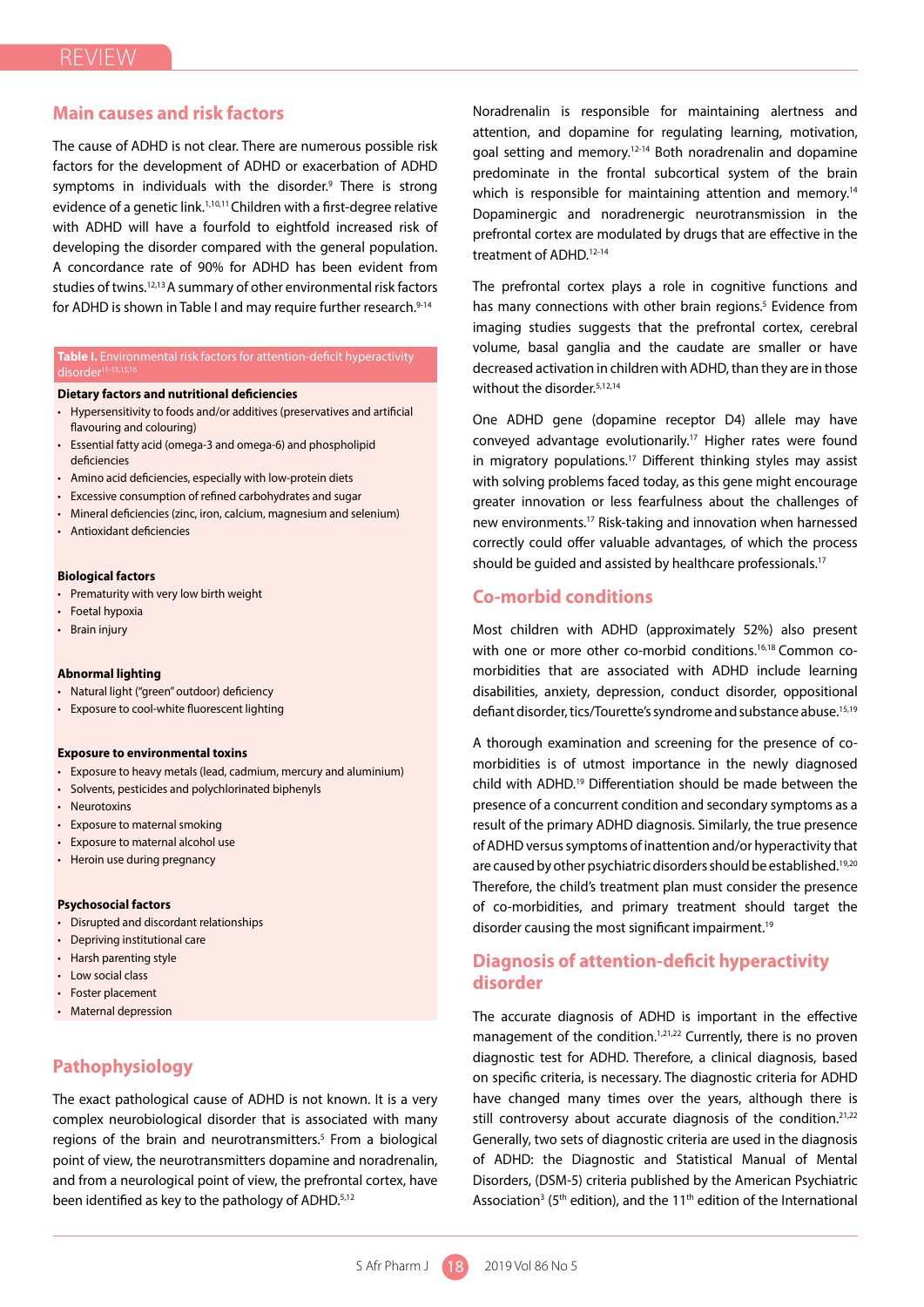#### **Table II.** Diagnostic and Statistical Manual of Mental Disorders<sup>3</sup> criteria for attention-deficit hyperactivity disorder

#### **A. A persistent pattern of inattention and/or hyperactivity-impulsivity that interferes with functioning or development, as characterised by (1) and/or (2):**

1. Inattention: Six (or more) of the following symptoms of inattention have persisted for at least six months to a degree that is maladaptive and inconsistent with developmental level and that negatively impacts directly on social and academic/occupational activities:

#### *Inattention*

- a. Often fails to give close attention to details, or makes careless mistakes in schoolwork, work or other activities.
- b. Often has difficulty sustaining attention in tasks or play activities.
- c. Often does not seem to listen when spoken to directly.
- d. Often does not follow through on instructions and fails to finish schoolwork, chores or workplace duties (not due to oppositional behaviour or failure to understand instructions).
- e. Often has difficulty organising tasks and activities.
- f. Often avoids, dislikes or is reluctant to engage in tasks that require sustained mental effort, such as schoolwork or homework.
- g. Often loses things necessary for tasks or activities, for example, toys, school assignments, pencils, books or tools.
- h. Is often easily distracted by extraneous stimuli.
- i. Is often forgetful in daily activities.
- 2. Hyperactivity and impulsivity: Six (or more) of the following symptoms of hyperactivity/impulsivity have persisted for at least six months, to a degree that is maladaptive and inconsistent with developmental level and that negatively impacts directly on social and academic/occupational activities:

Note: The symptoms are not solely a manifestation of oppositional behaviour, defiance, hostility, or a failure to understand tasks or instructions. For older adolescents and adults (age 17 and older), at least five symptoms are required.

#### *Hyperactivity*

- a. Often fidgets with hands or feet or squirms in seat.
- b. Often leaves seat in classroom or in other situations in which remaining seated is expected.
- c. Often runs about or climbs excessively in situations in which it is inappropriate. (In adolescents or adults, this may be limited to subjective feelings of restlessness).
- d. Often has difficulty playing or engaging in leisure activities quietly.
- e. Is often "on the go" or often acts as if "driven by a motor".
- f. Often talks excessively.

#### *Impulsivity*

- a. Often blurts out answers before questions have been completed.
- b. Often has difficulty awaiting turn.
- c. Often interrupts or intrudes on others, for example, butts into conversations or games.
- **B. Several inattentive or hyperactive-impulsive symptoms were present prior to age 12 years.**
- **C. Several inattentive or hyperactive-impulsive symptoms are present in two or more settings (e.g. at home, school, or work; with friends or relatives; in other activities).**
- **D. There is clear evidence that the symptoms interfere with, or reduce the quality of, social, academic, or occupational functioning.**
- **E. The symptoms do not occur exclusively during the course of schizophrenia or another psychotic disorder and are not better explained by another mental disorder (e.g. mood disorder, anxiety disorder, dissociative disorder, personality disorder, substance intoxication or withdrawal).**

#### *Specify whether:*

*Combined presentation:* If both Criterion A1 (inattention) and Criterion A2 (hyperactivity-impulsivity) are met for the past six months. *Predominantly inattentive presentation:* If Criterion A1 (inattention) is met but Criterion A2 (hyperactivity-impulsivity) is not met for the past six months. *Predominantly hyperactive/impulsive presentation:* If Criterion A2 (hyperactivity-impulsivity) is met but Criterion A1 (inattention) is not met over the past six months.

#### *Specify if:*

*In partial remission:* When full criteria were previously met, fewer than the full criteria have been met for the past six months, and the symptoms still result in impairment in social, academic, or occupational functioning.

#### *Specify current severity:*

*Mild:* Few, if any, symptoms in excess of those required to make the diagnosis are present, and symptoms result in only minor functional impairments. *Moderate:* Symptoms or functional impairment between "mild" and "severe" are present.

*Severe:* Many symptoms in excess of those required to make the diagnosis, or several symptoms that are particularly severe, are present, or the symptoms result in marked impairment in social or occupational functioning.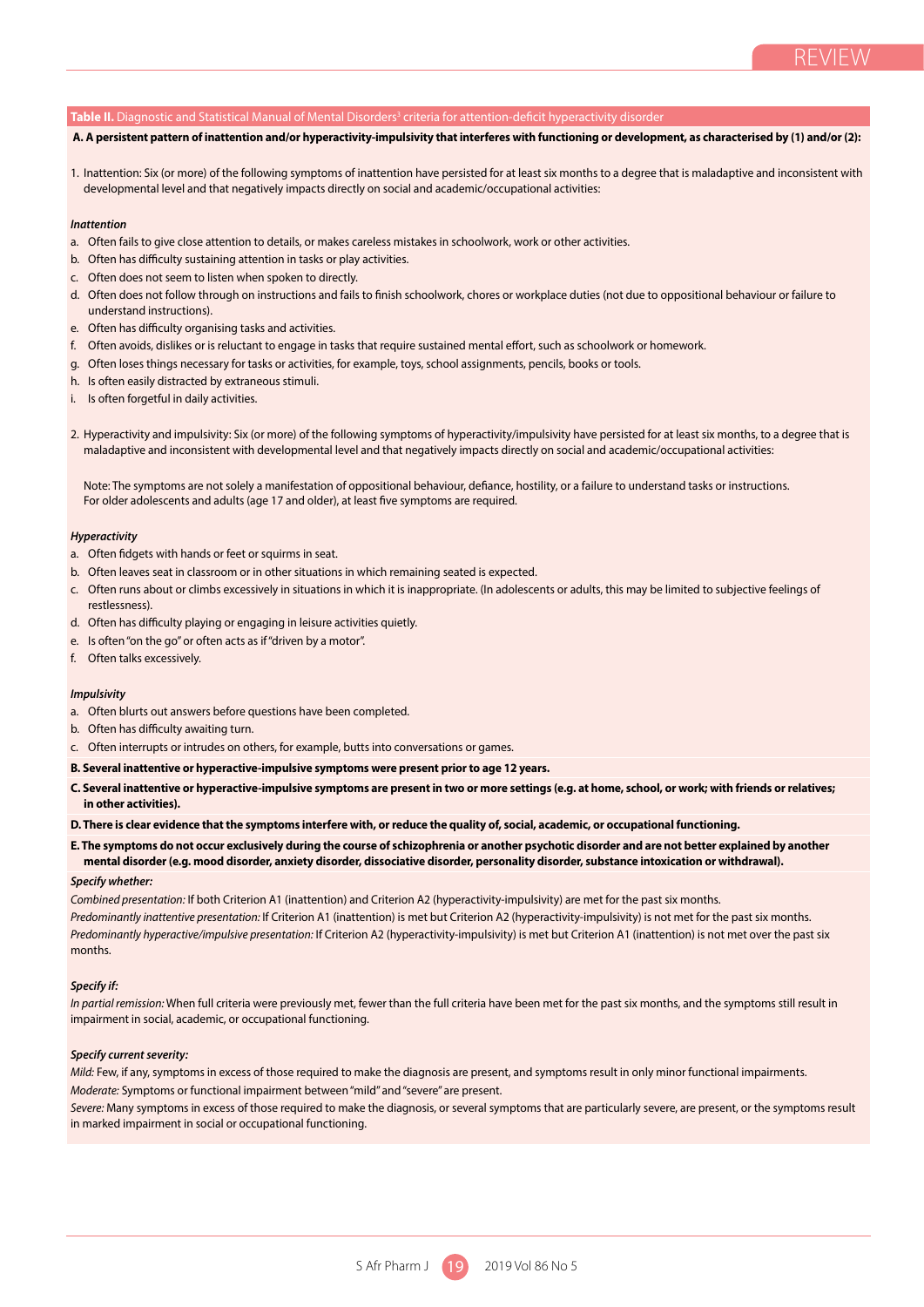

Figure 1. Evaluation and diagnosis of attention-deficit hyperactivity disorder<sup>1,22,23</sup>

| Table III. Three presentations of attention-deficit hyperactivity disorder according to the Diagnostic and Statistical Manual of Mental Disorders criteria <sup>2,3</sup> |                                                                         |                                                                                                         |  |  |  |
|---------------------------------------------------------------------------------------------------------------------------------------------------------------------------|-------------------------------------------------------------------------|---------------------------------------------------------------------------------------------------------|--|--|--|
| <b>Predominantly inattentive</b>                                                                                                                                          | Combined inattentive hyperactive-impulsive                              | <b>Predominantly hyperactive-impulsive</b>                                                              |  |  |  |
| Approximately 30%-40% of children with ADHD<br>• Not overly active, thus symptoms may not be<br>noticed                                                                   | Most common type of ADHD<br>Approximately 50%-60% of children with ADHD | Small percentage (10%) of children with ADHD<br>Characterised by hyperactive and impulsive<br>behaviour |  |  |  |
| • Most common in girls with ADHD                                                                                                                                          |                                                                         | • Able to pay attention                                                                                 |  |  |  |

Classification of Diseases (ICD-11) of the World Health Organization (WHO). $3,23$  The DSM-5<sup>3</sup> is mainly used in the USA and South Africa, while the ICD-11<sup>23</sup> is used in the UK and Europe.

It is evident that there are differences between the two classification systems regarding the specific criteria that are

necessary to meet the diagnostic requirements for the diagnosis of ADHD. The main difference is that the DSM-5 criteria can be used to diagnose different subtypes of ADHD and include a description of symptoms for those 17 years and older.<sup>3,24</sup> The ICD-11 criteria, updated in 2018, are similar to the DSM-5 criteria used to diagnose ADHD.22,23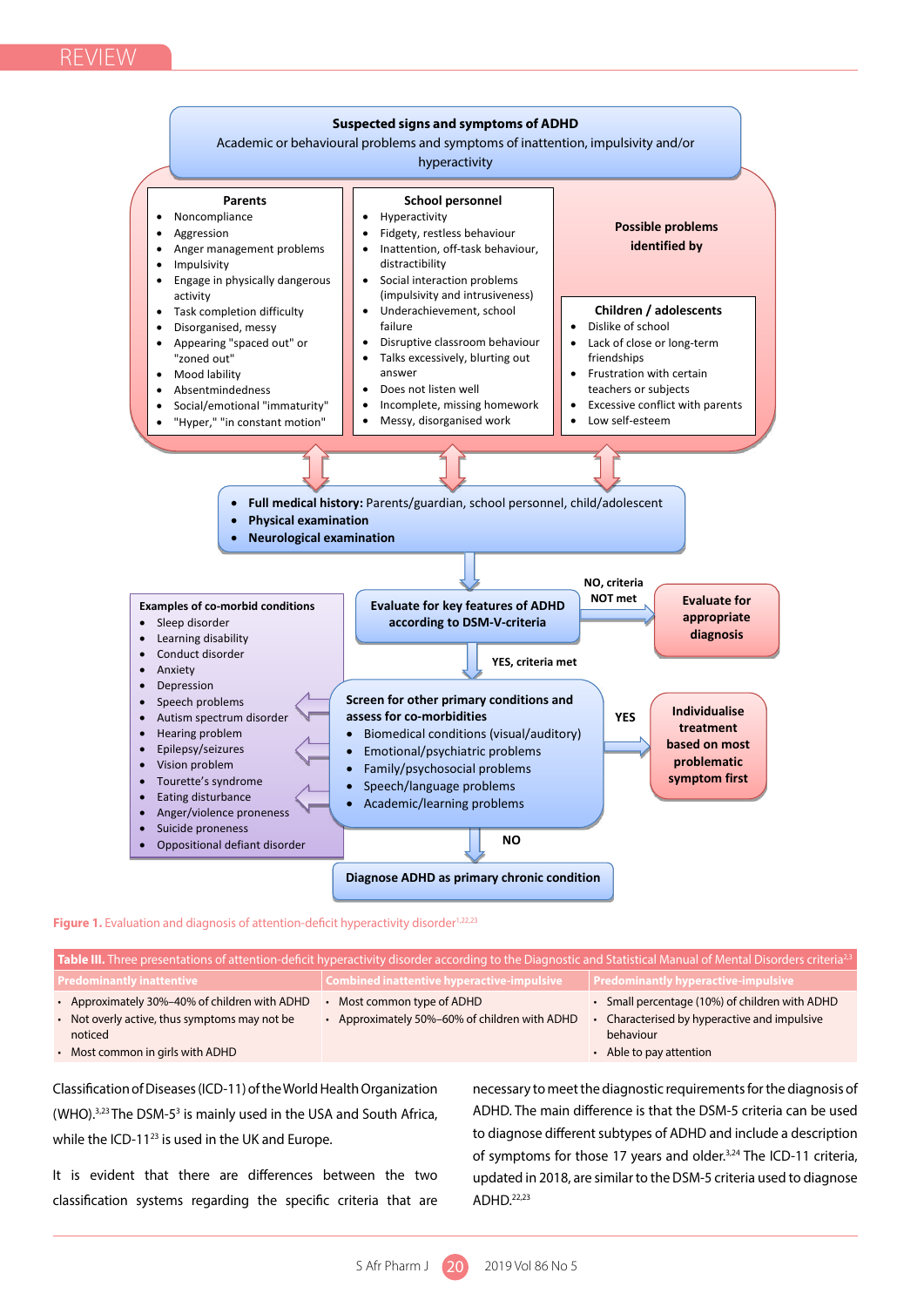

into consideration when initiating treatment.31

hyperactivity disorder<sup>31</sup> **Figure 2.** Practice guidelines for the treatment of attention-deficit

The essential diagnostic features of ADHD, according to the DSM-*Psychological interventions* 5 criteria, are shown in Table II as criteria A to E.<sup>3</sup> expression into consider the should be taken into consid

The DSM-5 criteria allow for the classification of three presentations of ADHD (see Table III).<sup>2,3</sup> In many cases individuals present with symptoms of inattention, as well as hyperactivity-impulsivity. Psychological interventi There are individuals in whom either one of these patterns of behaviour is dominant.

Because the diagnosis of ADHD is based on the persistent presence of varying symptoms over a period of time, accurate diagnosis relies on the documentation of symptoms that are associated with functional impairment from multiple environments. Therefore, it is important for all role players, including family members, teachers at school and the physician, to collaborate in documenting specific Because the diagnosis of ADHD is based on the persistent presence  $\qquad$  and social skills training.  $^{2.52}$ 

symptoms and their effects on the child's daily functioning.<sup>1,2</sup> An interview with the parent or guardian is essential when the child is assessed for ADHD symptoms, as the child might be unable or unwilling to report symptoms accurately.14

Various tools and rating scales are available for physicians, parents and teachers to assist them in the process of making a diagnosis.<sup>1,2</sup> A management plan can only be developed once an accurate diagnosis has been made. The process of evaluation and diagnosis of ADHD is shown in Figure 1.

## **Treatment**

Various strategies are proposed for the management of ADHD and most suggest that non-pharmacological therapy should be first-line treatment for children below five years of age.23,25-27 The American Academy of Child and Adolescent Psychiatry's practice recommends for ADHD to be treated with a comprehensive treatment plan that should include psychoeducation for the family and initial psychopharmacological treatment as approved by the Change to SA Health Products Regulatory Authority.3,28 Similar to this, the South African government established guidelines and according to the Education White Paper, *"all children and youth can learn and need support and that learners' individual strengths need to be encouraged"*. 28,29

Children diagnosed with ADHD require special education and understanding from their teachers, who should be trained on how to manage these children in the classroom.<sup>30</sup> Pharmacological interventions seem to focus on the modification in the dopaminergic and noradrenergic systems as the core of the symptoms.31 Figure 2 shows a schematic representation of the American Academy of Paediatrics' practice guidelines, which should be taken into consideration when initiating treatment.<sup>31</sup>

## **Non-pharmacological therapy**

## *Psychological interventions*

hese patterns of esychological interventions include behavioural techniques, cognitive behavioural therapy, parent training, cognitive training and social skills training.25,26 modifications have not been studied as an individual parameter for experimental parameter for  $\alpha$ 

## *Behavioural techniques*

A broad set of specific interventions is designed to modify the physical and social environment in order to alter or change the behaviour of the child in the management of ADHD.<sup>32-34</sup> This is

| Table IV. Suggested effective behavioural techniques for children with attention-deficit hyperactivity disorder <sup>34,35</sup> |                                                                                                     |                                                                                                                                                             |                                                                             |                                                                                                                                  |  |
|----------------------------------------------------------------------------------------------------------------------------------|-----------------------------------------------------------------------------------------------------|-------------------------------------------------------------------------------------------------------------------------------------------------------------|-----------------------------------------------------------------------------|----------------------------------------------------------------------------------------------------------------------------------|--|
|                                                                                                                                  | Positive reinforcement                                                                              | <b>Time-out</b>                                                                                                                                             | <b>Response cost</b>                                                        | <b>Token economy</b>                                                                                                             |  |
| <b>Behavioural</b><br>technique                                                                                                  | Providing rewards or privileges<br>according to good behaviour                                      | Remove any factors that could<br>reinforce problem or unwanted<br>behaviour                                                                                 | Withdrawing rewards or<br>privileges after unwanted or<br>problem behaviour | Combination of positive<br>reinforcement and response cost                                                                       |  |
| <b>Practical</b><br>example                                                                                                      | After completing house duties<br>and assignments, the child can<br>watch TV or play on the computer | After displaying rude behaviour,<br>e.g. hitting a brother, the child<br>has to sit in the corner of the<br>room for a period of time, e.g. five<br>minutes | If homework was not completed,<br>the child loses free time privileges      | Child earns stars for completed<br>assignments and loses stars for<br>untoward behaviour, e.g. getting<br>out of his or her seat |  |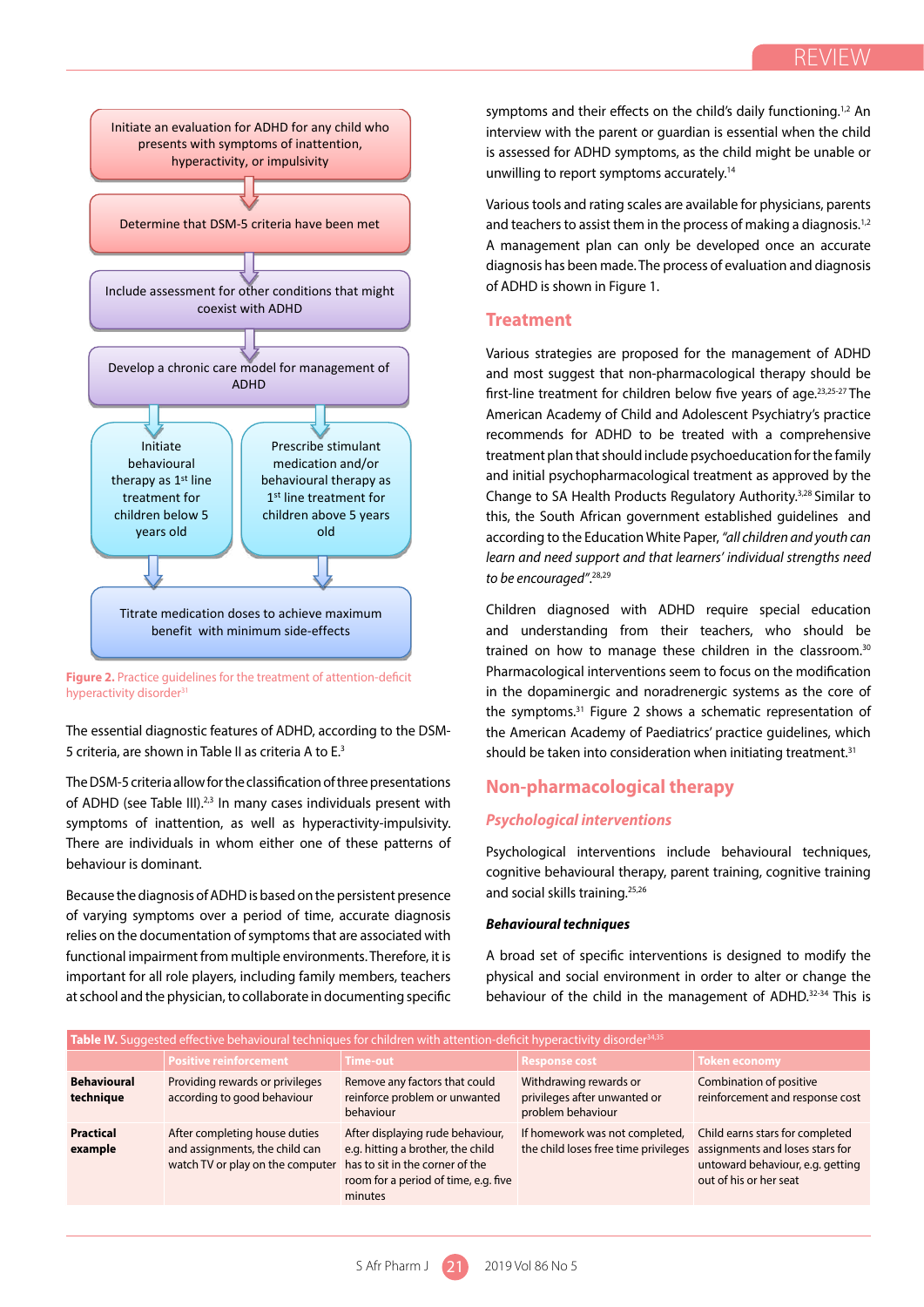carried out, together with modifying the environment where the child is going to school, as well as the home environment. $34$ Environmental modifications have not been studied as an individual parameter for efficacy, but are included in most treatment plans.<sup>31</sup> It is recommended that children with ADHD perform better in a structured environment and that psychoeducation should start with the parents.<sup>20</sup>

Behavioural therapy, involving intensive contingency management techniques, e.g. positive rewards for good behaviour, has been proven to be as highly effective and comparable to lowdose stimulants.20

Techniques that can be used to eliminate inappropriate behaviour include point systems and token economy. Refer to Table IV for behavioural techniques.<sup>20</sup>

Behavioural techniques are recommended as initial treatment in children with ADHD in the following instances<sup>19</sup>:

- ADHD symptoms are mild with minimal functional impairment
- The diagnosis of ADHD has not been confirmed or is uncertain
- The diagnosis of ADHD is disputed between the parents and/or the parents and the teacher
- The parents reject drug therapy

## *Cognitive behavioural therapy*

Cognitive behavioural therapy (CBT) focuses on the interaction between an individual's cognition, emotion and behaviour.25 The aim of CBT is to enable children with ADHD to self-regulate their behaviour, adapt to set rules and routines, interpret information correctly, develop healthy social relationships, alleviate distress and develop a healthy self-esteem.<sup>36,37</sup> Cognitive behavioural therapy reduces inattention, impulsivity-hyperactivity symptoms and improves concentration.<sup>36</sup> Therapy has several goals which include psychoeducation, parent training, organising and planning tasks, problem-solving, emotional regulation and improving social skills.<sup>37</sup>

## *Complementary and alternative medicine*

Although there is limited evidence to support the efficacy of complementary and alternative medicine (CAM), its use is widespread in the management of ADHD among children and adolescents.38,39 There are several types of CAM, namely, dietary modifications, mind-body therapy and natural health products.38,39

#### *Dietary modifications*

Many patients are advised to follow diets such as oligoantigenic, elimination and additive-free diets, but these can be disruptive, complicated and very impractical for the family and the patient.<sup>32</sup> Iron and zinc may be supplemented in patients with documented deficiencies and may enhance the efficacy of stimulant therapy.<sup>32</sup> Omega-3 supplementation may warrant a trial in patients who fail to respond to therapy, or in cases where parents refuse pharmacotherapy.<sup>32</sup> Studies have shown that a combination of methylphenidate and Omega-3/6 fatty acids is

beneficial in improving compliance as it increases tolerability of methylphenidate in children.40

#### *Mind-body therapy*

Results from various studies demonstrated the positive effect of physical exercise and mind-body therapies on children and adolescents with ADHD, especially when combined with pharmacotherapy.<sup>38,39</sup> Interventions such as martial arts, aerobics, walking, playground activities, relaxation, homeopathy, acupuncture, chiropractic manipulation, yoga and meditation have resulted in improved concentration, planning, academic performance, executive function and cognitive functioning.38,39,41-44 Regular physical exercise and mind therapy are especially beneficial when pharmacotherapy is either not the first treatment option or when it does not provide consistent positive outcomes for the child.<sup>35,43</sup> Physical exercise is affordable, prevents conditions such as obesity and is non-invasive.<sup>43</sup>

## *Natural health products*

Herbal medicines, such as valerian and chamomile, have traditionally been used to alleviate some of the ADHD symptoms such as restlessness, poor concentration, and sleep difficulties.39 Saffron (*Crocus sativus L*.) has been proven to possess antidepressant, memory enhancing and neuroprotective effects.<sup>45</sup> A recent double-blinded clinical trial comparing the efficacy and safety of saffron with methylphenidate in children with ADHD over a six-week period, found no significant difference between the two groups.<sup>45</sup> Further clinical research is required to validate the safety of herbal medicines when used alone or in combination with prescription medicines.<sup>39,45</sup>

## **Pharmacotherapy**

When initiating pharmacotherapy for the child with ADHD, it is important when counselling the parents or caregivers to stress that the treatment will not be curative, but will target the core symptoms.<sup>46</sup> Treatment that is discussed in this section will focus on primary ADHD, in other words, ADHD with no co-morbid conditions. This is labelled "multimodal treatment". The objectives of multimodal treatment are depicted in Figure 3.46,47

Recent studies have indicated that treating children with ADHD has a better academic outcome than not treating such children with medicines.22,46,47 Some studies have demonstrated the superiority of stimulants over behavioural therapy in alleviating some of the symptoms of ADHD.<sup>48</sup> Some parents may be apprehensive about initiating stimulant therapy, and may be concerned that the child will be at increased risk of becoming involved in substance abuse later on.<sup>22</sup> This is because ADHD itself is associated with a greater risk of developing a substance abuse disorder. Recent studies suggest that stimulant therapy for ADHD neither increases nor decreases the risk of subsequent substance abuse.<sup>22</sup> In some instances it has been shown that early stimulant initiation had a protective effect against the emergence of conduct disorders.<sup>22</sup>

The use of stimulants in preschool children (aged 3–5 years) should be carefully assessed in terms of the risk versus the benefit ratio.<sup>20</sup> These children take longer to clear the drugs from their system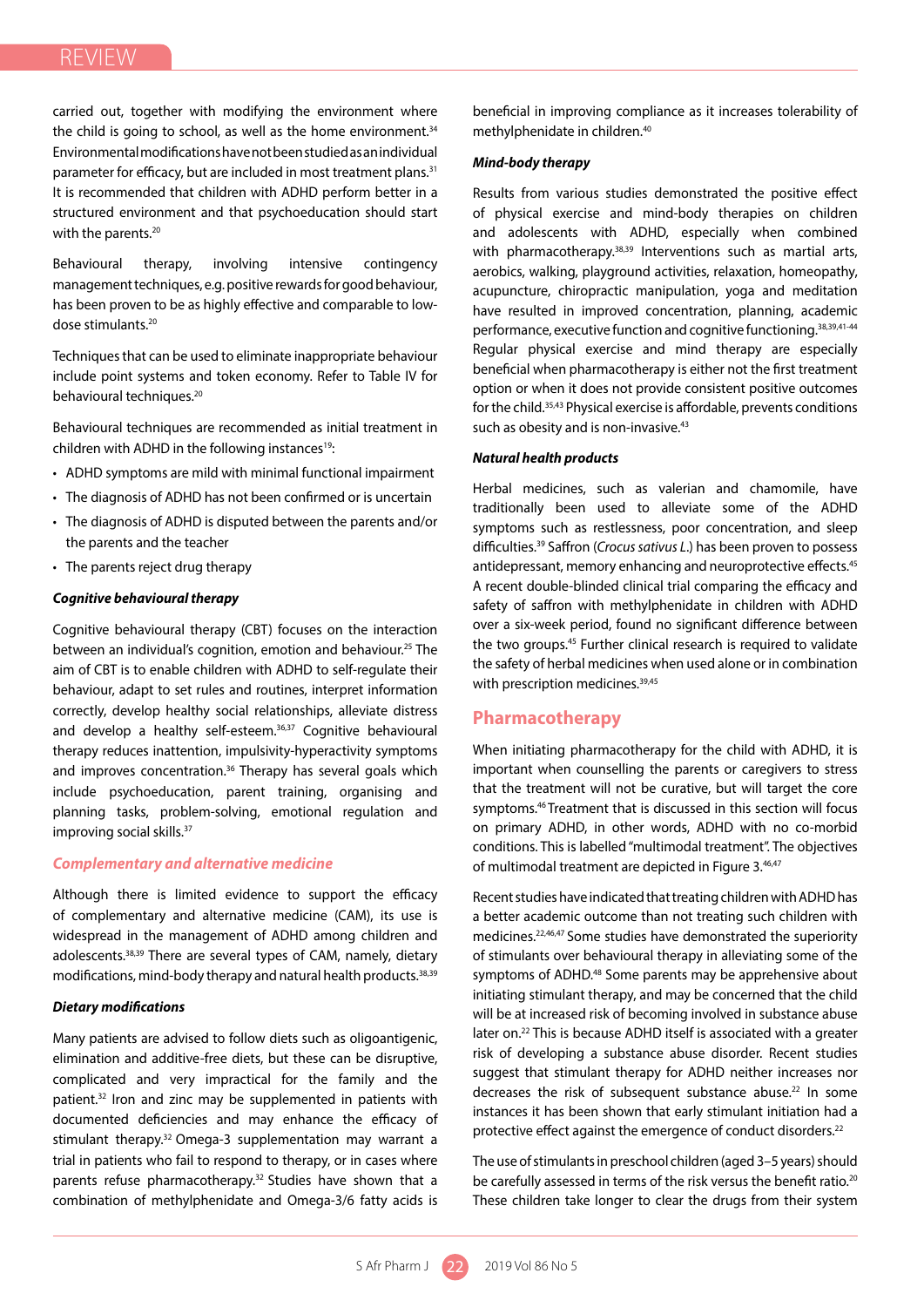

**Figure 3.** Objectives of multimodal treatment in attention-deficit hyperactivity disorder46,47 **Figure 3.** Objectives of multimodal treatment in attention-deficit hyperactivity disorder46,47

and have higher rates of adverse effects, e.g. annual growth rates himitiating pharmacotherapy may be less than expected for height, emotional outbursts and the symptoms of the symptoms of the symptoms of the symptoms of the symptoms of the symptoms of the symptoms of ADHD.48 Some parents may be apprehensive about a irritability.<sup>22</sup>

## *Principles of medication use*

There are a few principles that are important for the pharmacist when counselling the parents $47$ : protective effect against the emergence of conduct disorders.22

- All drugs have side-effects. Highlight the ones that may be frightening to the parents.
- It may not be possible to predict which drug will work the best, so advise that each treatment should be regarded as a trial of solution of noradrenaline and dopam therapy.
- Prepare the parents for a possible second- or third-line trial.

When therapy is initiated, a number of factors should be considered when evaluating a patient for ADHD or when assessing a prescription. Table V can be used as a checklist by the pharmacist when appraising prescribed therapy for ADHD.

| <b>Table V.</b> Checklist for therapeutic monitoring of attention-deficit<br>hyperactivity disorder in children <sup>46</sup>                                                |                        |  |
|------------------------------------------------------------------------------------------------------------------------------------------------------------------------------|------------------------|--|
| <b>Key points</b>                                                                                                                                                            | Checklist $\checkmark$ |  |
| The dose should be initiated at a low "test" dose (25% of<br>target).                                                                                                        |                        |  |
| Dose, timing and preparation (long- or short-acting)<br>must be titrated according to individual needs.                                                                      |                        |  |
| A drug information leaflet should be provided to<br>the parents and caregivers that contains either the<br>pharmacist's or physician's contact details for urgent<br>advice. |                        |  |
| The response of the patient to the test dose must be<br>monitored regularly, and reviewed after a few weeks.<br>This can be carried out telephonically.                      |                        |  |
| The efficacy of the medicine should be monitored using<br>a rating scale.                                                                                                    |                        |  |
| Before therapy is labelled as ineffective, the dose should<br>be titrated to maximum.                                                                                        |                        |  |
| Symptoms should be controlled all day, unless they are<br>situation-specific.                                                                                                |                        |  |
| Adverse drug effects that are specific to the drug should<br>be assessed.                                                                                                    |                        |  |
|                                                                                                                                                                              |                        |  |

## *Initiating pharmacotherapy*

initiative of the management of primary ADHD will be discussed risk of becoming the child will be discussed ri according to the algorithm as depicted in Figure  $4.47$ substance abuse disorder. Recent studies suggest that stimulate the stimulant therapy for ADHD neither increases nor decreases nor decreases nor decreases nor decreases nor decreases nor decreases nor decreases nor decreas

## **dication use.**<br>
Stimulant therapy

 $\frac{1}{2}$  stimulant therapy (methylphenidate and amphetamine) remains the parents<sup>47</sup>. the first-line therapy in medication intervention for ADHD, and the first-line therapy in medication intervention for ADHD, and side-effects. Highlight the ones that may be last the best evidence for safety and efficacy.<sup>19,46,48</sup> Amphetamine is not available in South Africa. Methylphenidate is an amphetamine derivative that causes an increase in the synaptic concentration of noradrenaline and dopamine via the release of these neurotransmitters by causing a calcium-independent release from the nerve terminal, but also by competitively inhibiting monoamine oxidase.2

> Methylphenidate (Ritalin®, Adaphen®, Methylphenidate HCl-Douglas®) is also available as longer-acting formulations, e.g. Concerta®, Neocon®, Ritalin SR®, Ritalin LA®, Contramyl XR® and Adaphen XL®. The longer-acting formulations allow for treatment persistence with reduced switching, increased adherence and eliminate the need for in-school dosing.<sup>47</sup> Immediate dose-release formulations are useful as they have lower associated costs, provide less insomnia and have the potential to reduce the effects on growth.47,48

> Methylphenidate transdermal systems (MTS), not available in South Africa, is an alternative route for drug delivery in children who have difficulty swallowing tablets or capsules.<sup>49</sup> The oncedaily MTS also has the advantage of providing a 12-hourly, weightbased dosing. This does not necessarily result in an improved response. However, weight can be used to determine the amount that the child should receive.<sup>47,48</sup> Each patient has his or her own individual dose-response curve. The full range of doses should be employed before therapy is said to be ineffective.<sup>47</sup>

> The side-effects of the stimulants should be carefully monitored once the treatment regimen has been stabilised.48 Baseline information regarding the patient's physical parameters (weight, height and blood pressure) and emotional status should be noted in the patient's file.<sup>31</sup> These parameters should be regularly recorded by the physician and/or pharmacist. They may be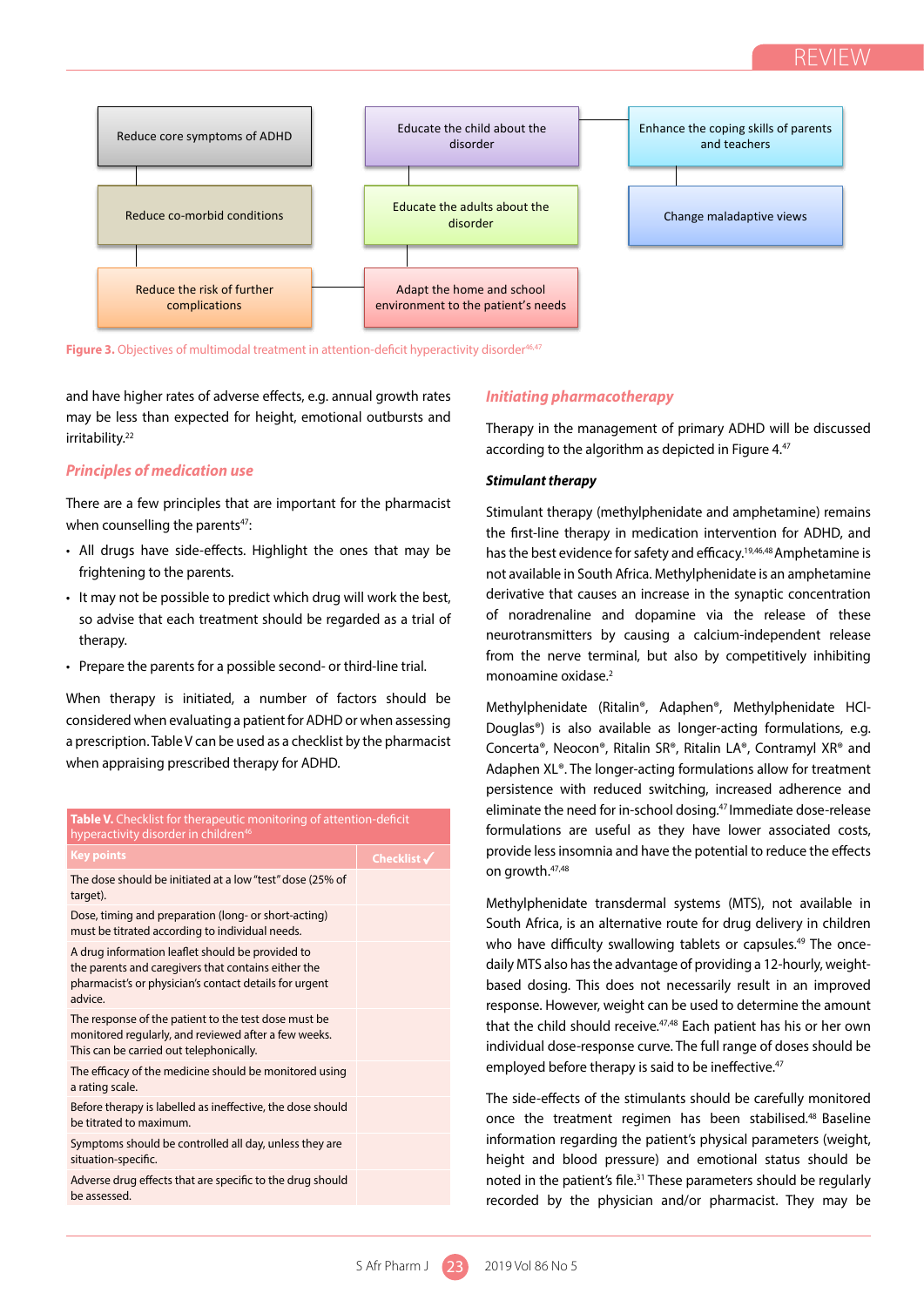REVIEW



**Figure 4.** Adapted treatment algorithm for primary attention-deficit hyperactivity disorder<sup>47</sup>

useful for the pharmacist when counselling parents on the use of stimulant medication. Refer to Table VI for the most common sideeffects and their management.

## *Non-stimulant therapy*

The only approved drugs in this category include atomoxetine (Strattera®, Inir®) and guanfacine extended release (Intuniv®), of which only atomoxetine is available in South Africa.<sup>19,51</sup> Atomoxetine is a nonselective noradrenaline reuptake inhibitor that results in increased synaptic noradrenaline.<sup>19,34</sup> The difference between atomoxetine and the stimulants, e.g. methylphenidate, is that atomoxetine does not increase the availability of dopamine

in the nucleus accumbens (a decrease in the feeling of euphoria or the abuse potential) and the striatum (the absence of tic and motor activity).<sup>34</sup>

Atomoxetine is used in children with a failed stimulant trial as firstline therapy due to untoward side-effects, e.g. mood fluctuations or tic disorders, or those with a history of substance abuse.<sup>50</sup> Dosage in children is weight-based. A gradual increase in the twice-daily dose is recommended over two weeks.<sup>19</sup>

The side-effects of atomoxetine are comparable to those of the stimulants, with a few differences. Atomoxetine has a higher risk of suicide, which should be monitored.<sup>19,34,47</sup> Other side-effects are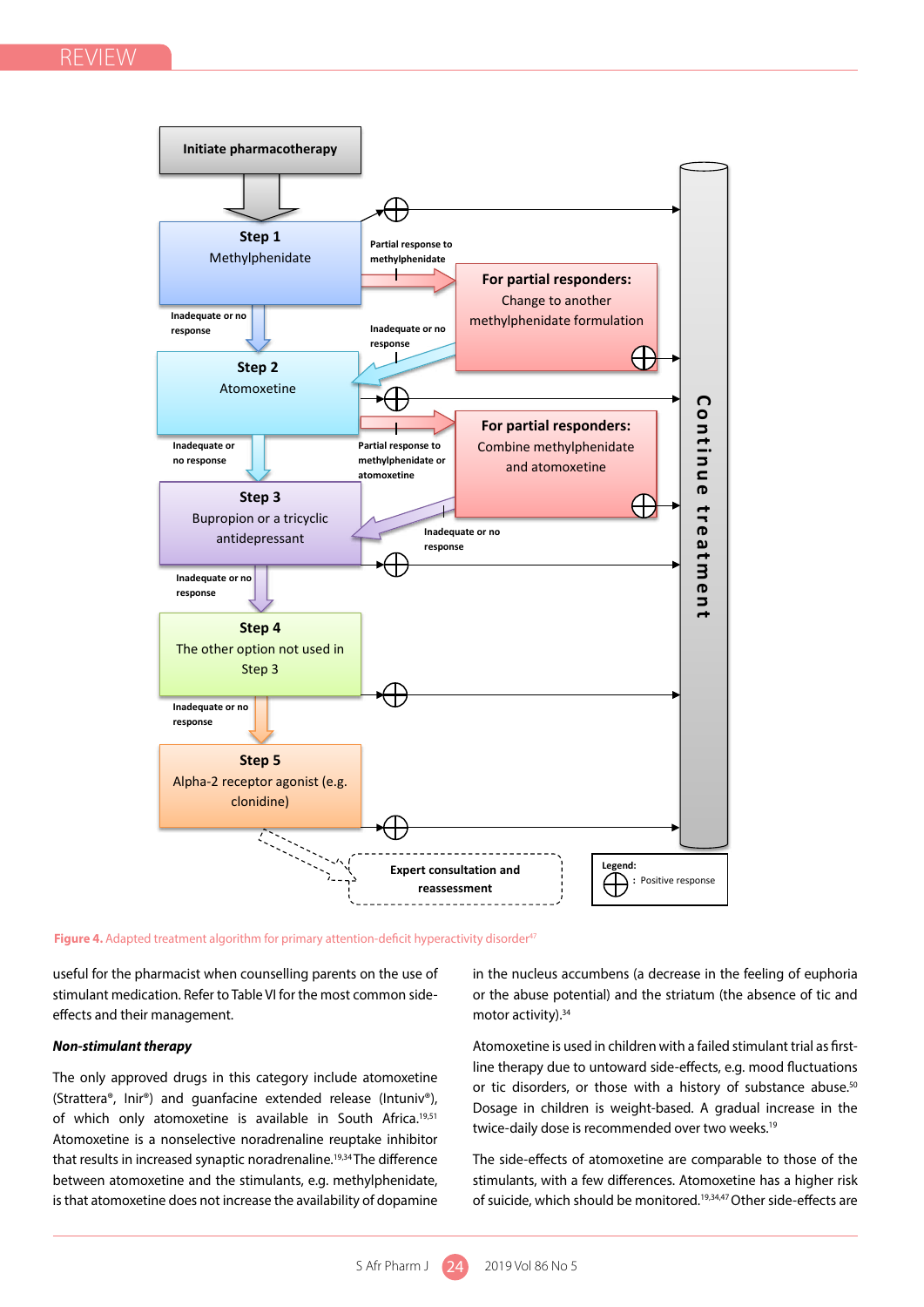| Table VI. Stimulant side-effects and their management <sup>34,50</sup>                                                                                                   |                                                                                                                                                                                                                                          |  |  |  |
|--------------------------------------------------------------------------------------------------------------------------------------------------------------------------|------------------------------------------------------------------------------------------------------------------------------------------------------------------------------------------------------------------------------------------|--|--|--|
| <b>Adverse effect</b>                                                                                                                                                    | <b>Management strategy</b>                                                                                                                                                                                                               |  |  |  |
| Common                                                                                                                                                                   |                                                                                                                                                                                                                                          |  |  |  |
| Reduced appetite and weight loss                                                                                                                                         | Food should be given when the stimulant effects are at their lowest (at breakfast or at dinner).<br>These meals should be high in calories.                                                                                              |  |  |  |
| Stomach ache                                                                                                                                                             | A stimulant should be administered with food.                                                                                                                                                                                            |  |  |  |
| Insomnia                                                                                                                                                                 | The dose should be given earlier in the day. The dose that is administered last should be the lowest<br>dose. Sedating medicines can be given at bedtime, e.g. clonidine or melatonin.                                                   |  |  |  |
| Headache                                                                                                                                                                 | The dose should be given with food, or the dose can be divided. An analgesic may be administered<br>for the headache, e.g. paracetamol.                                                                                                  |  |  |  |
| Irritability and jitteriness                                                                                                                                             | It should be established if there is a co-morbid condition, e.g. bipolar disorder.<br>The co-morbid condition should be treated. The dose of the stimulant can be reduced.                                                               |  |  |  |
| Rebound symptoms*                                                                                                                                                        | A longer-lasting stimulant should be considered on a trial basis, or the fast-acting stimulant later in<br>the day at a low dose. Atomoxetine or an antidepressant may also be contemplated as an alternative.                           |  |  |  |
| <b>Serious</b>                                                                                                                                                           |                                                                                                                                                                                                                                          |  |  |  |
| Psychiatric (mood changes)<br>Three broad categories have been identified:<br>• Psychosis and mania<br>• Anxiety and panic attacks<br>• Aggression and violent behaviour | All of these should be reported immediately to the physician. A dose reduction, or even cessation of<br>the stimulant, will be required.                                                                                                 |  |  |  |
| Cardiac<br>Children on stimulants have a higher rate of about five<br>beats per minute and an increased blood pressure of<br>$2-7$ mmHq.                                 | Stimulants should not be used in children with known cardiac abnormalities.<br>Before initiation of stimulants, all children should be screened for existing cardiac conditions. Ideally,<br>an electrocardiogram should be carried out. |  |  |  |
| Growth<br>• Decrease of 1 cm per year in height<br>• Weight decrease of 3 kg in the first year of treatment<br>and 1.2 kg in the second year of treatment                | Provide a drug-free trial every year.<br>Drug dosages should be evaluated yearly.                                                                                                                                                        |  |  |  |
| <b>Uncommon to rare</b>                                                                                                                                                  |                                                                                                                                                                                                                                          |  |  |  |
| Dysphoria                                                                                                                                                                | Reduce dosage and consider alternative therapy, e.g. atomoxetine or an antidepressant.                                                                                                                                                   |  |  |  |
| Zombie-like state                                                                                                                                                        | Reduce dosage and consider alternative therapy, e.g. atomoxetine or an antidepressant.                                                                                                                                                   |  |  |  |
| Tic (motor) or abnormal movements                                                                                                                                        | Reduce dosage and consider alternative therapy, e.g. atomoxetine or an antidepressant.                                                                                                                                                   |  |  |  |
| Hypertension or pulse fluctuations                                                                                                                                       | Reduce dosage and consider alternative therapy, e.g. an antidepressant.                                                                                                                                                                  |  |  |  |
| <b>Hallucinations</b>                                                                                                                                                    | Discontinue treatment and refer to the physician.                                                                                                                                                                                        |  |  |  |
| t Debound cumptoms are the sumptoms that                                                                                                                                 | child whan the stimulant modication starts to wear off a guidenin the afternoon                                                                                                                                                          |  |  |  |

\*Rebound symptoms are the symptoms that are experienced by the child when the stimulant medication starts to wear off, e.g. later in the afternoon.

gastrointestinal, which can be minimised by taking atomoxetine with a meal.<sup>33,46</sup> The growth suppression that is associated with atomoxetine is less than that noted with the stimulants. They have been associated with a moderately increased heart rate as compared to the stimulants.15 Hepatotoxicity and cases of severe liver injury are rare.<sup>15,52</sup> Liver function should be monitored and therapy should cease if there is any evidence of liver dysfunction, without rechallenge being attempted.<sup>53</sup> Compared to the stimulants, atomoxetine can cause sedation and dizziness. It is sometimes used in combination with a stimulant in patients who are only partially responsive.<sup>35,50</sup>

## *Antidepressant treatment*

This includes either bupropion or a tricyclic antidepressant (imipramine or amitriptyline).38 Bupropion is involved in the reuptake inhibition of dopamine and noradrenaline and potentiates dopaminergic neurotransmission.38 Bupropion causes less appetite suppression, but has a greater risk for seizures.<sup>47</sup> During overdose, the tricyclic antidepressants have the highest risk of cardiovascular side-effects. Therefore, they should be

the last line of therapy.<sup>34,47</sup> They inhibit the reuptake of both noradrenaline and serotonin, and also act as antagonists on the muscarinic receptors (with untoward anticholinergic side-effects),  $a_1$ -adrenergic receptors and H<sub>1</sub> receptors.<sup>34</sup>

#### *α-agonists*

Clonidine acts as a central  $a_2$ -adrenergic agonist pre-synaptically to inhibit noradrenaline release, and post-synaptically to increase the blood flow in the prefrontal cortex.<sup>35,42</sup> The increased blood flow to the prefrontal cortex has been shown to improve working memory and executive functioning.<sup>46,48</sup> Cardiovascular adverse events have raised some concern over the years, however there is little evidence thereof, including no significant corrected QT abnormalities.54 Pulse and blood pressure should be monitored periodically.34,47 α-agonists may be used as adjunct therapy to reduce aggressive behaviour and to improve sleep.<sup>40,42</sup>

## **New advances in the management of ADHD**

New formulations to increase compliance and reduce stigmatisation have become a focus area of treatment in ADHD.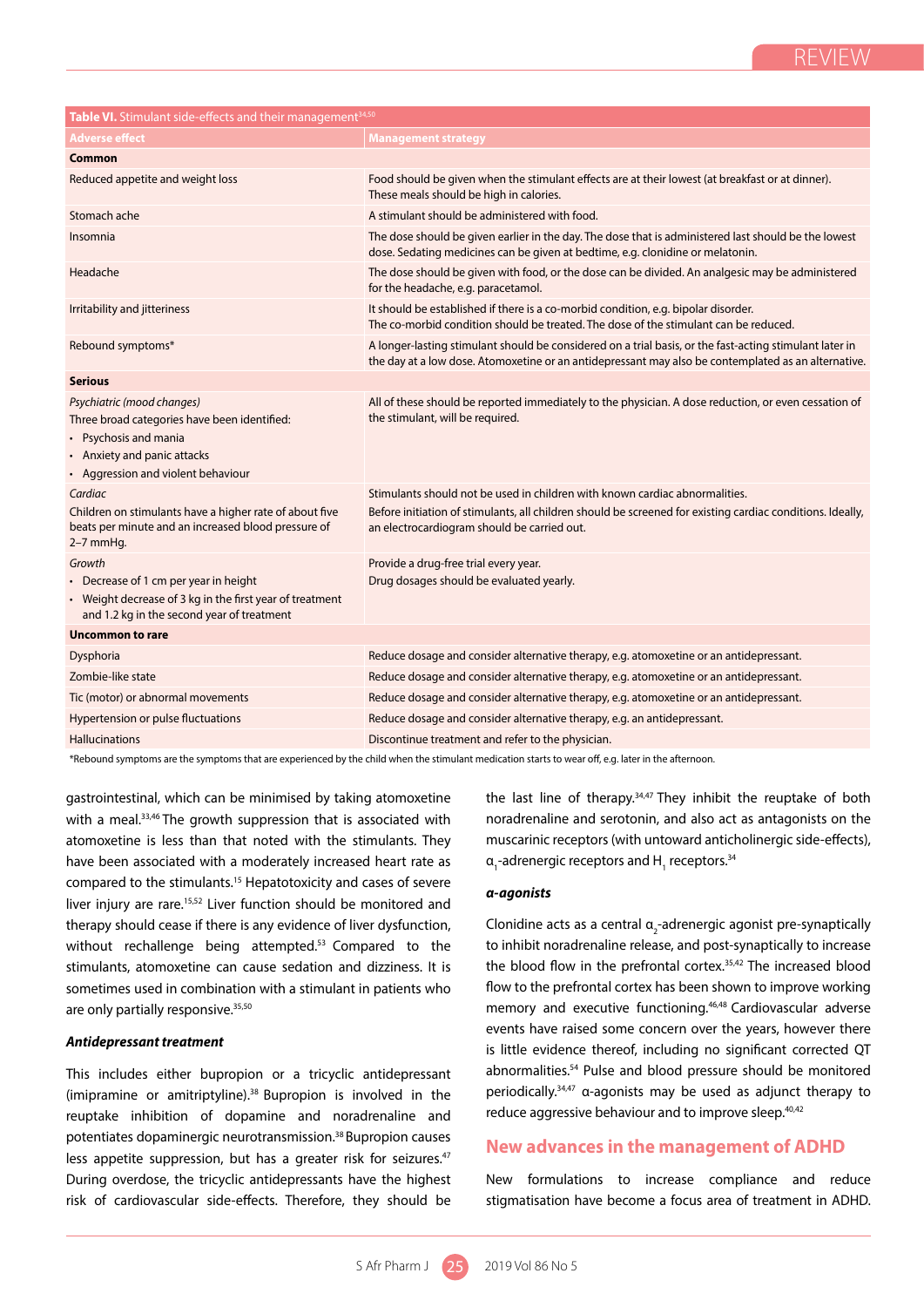To this effect, in 2015, the Food and Drug Administration (FDA) approved a once-daily extended-release oral liquid for the treatment of ADHD in children aged six years and older.<sup>55-57</sup> Another paediatric dosage formulation, a chewable tablet form of extended-release methylphenidate, to be sold as QuilliChew ER®, for treatment of ADHD in patients aged six years or older has also been approved by the FDA. The chewable tablet will also be sold in strengths of 20, 30, and 40 mg and are scored so they can be split easily. Like the other products the tablet should be taken once daily in the morning.<sup>55-57</sup> A novel formulation of amphetamine (Adzenys XR-ODT®) was recently approved for ADHD treatment in patients from six years of age and older. It is the first approved extended release orally disintegrating tablet and does not require chewing or water to disintegrate thus making it a suitable option for children with swallowing difficulties.<sup>58</sup> The formulation is not available in South Africa.

New molecules are currently undergoing clinical trials. It seems as though some of these molecules currently being developed are modified versions of already available medicines or have similar mechanisms of action.

## **Conclusion**

ADHD is a complex condition with multiple aetiologies and an intricate pathophysiology that may not yet be well understood. The treatment involves a multimodal approach and active discussion with parents, the child and the pharmacist. The pharmacist has an important role to play in monitoring the drug therapy to prevent serious side-effects. This is true for all the drug classes. It is important that the pharmacist has knowledge of each of the drugs, their place in therapy and their side-effect profile. To improve adherence to treatment it is imperative for the pharmacist to seek out the drug, dose and dosage form that will be best suited to the needs of the patient.

## **References**

- 1. Subcommittee on Attention-Deficit/Hyperactivity Disorder, Steering Committee on Quality Improvement and Management, Wolraich M, et al. ADHD: clinical practice guideline for the diagnosis, evaluation, and treatment of attention-deficit/hyperactivity disorder in children and adolescents. Pediatrics. 2011;128(5):1007-1022. c2012. Available from: www. pediatrics.org/cgi/doi/10.1542/peds.2011-2654 [Accessed 30 August 2019].
- 2. Felt BT, Biermann B, Christner JG, et al. Diagnosis and management of ADHD in children. Am Fam Physician. 2014 Oct 1;90(7):456-64.
- American Psychiatric Association. Diagnostic and Statistical Manual of Mental Disorders, 5th edition. Arlington, VA: American Psychiatric Association; 2013.
- 4. Polanczyk GV, Willcutt EG, Salum GA, et al. ADHD prevalence estimates across three decades: an updated systematic review and meta-regression analysis. Int J Epidemiol. 2014 Apr;43(2):434-42. doi: 10.1093/ije/dyt261.
- 5. Willcutt EG. The prevalence of DSM-IV attention-deficit/hyperactivity disorder: a metaanalytic review. Neurotherapeutics. 2012 Jul;9(3):490-9. doi:10.1007/s13311-012-0135-8.
- 6. Thomas R, Sanders S, Doust J, et al. Prevalence of attention-deficit/hyperactivity disorder: a systematic review and meta-analysis. Pediatrics. 2015 Apr;135(4):e994-1001. doi: 10.1542/ peds.2014-3482.
- 7. Muthukrishna N. The geographies of the schooling experiences of children labelled attention deficit hyperactivity disorder (ADHD). Anthropologist. 2013 Mar 1;15(2):145-56.
- 8. Louw C, Oswald MM, Perold MD. General practitioners' familiarity, attitudes and practices with regard to attention deficit hyperactivity disorder (ADHD) in children and adults. S Afr Fam Pract. 2009;51(2):152-157.
- Walker S, Venter A, Van der Walt A, et al. Prevalence of attention-deficit/hyperactivity disorder (ADHD) symptomatology and psychiatric co-morbidity among adolescents diagnosed with ADHD in childhood. South African Journal of Psychiatry. 2011;17(1):24-28.
- 10. Bruchmüller K, Margraf J, Schneider S. Is ADHD diagnosed in accord with diagnostic criteria? Overdiagnosis and influence of client gender on diagnosis. J Consult Clin Psychol. 2012;80(1):128-38.
- 11. National Collaborating Centre for Mental Health. Attention deficit hyperactivity disorder. The NICE guideline on diagnosis and management of ADHD in children, young people and adults. The British Psychological Society and The Royal College of Psychiatrists; 2009. Updated 2016. Available from: https://www.nice.org.uk/guidance/cg72/evidence/fullguideline-pdf-241963165 [Accessed 30 August 2019].
- 12. Biederman J, Faraone SV. Attention-deficit hyperactivity disorder. Lancet. 2005;366(9481):237-248.
- 13. Asherson P, Kuntsi J, Taylor E. Unravelling the complexity of attention-deficit hyperactivity disorder: a behavioural genomic approach. Br J Psychiatry. 2005;187:103-105.
- 14. Dopheide JA, Pliszka SR. Attention-deficit-hyperactivity disorder: an update. Pharmacotherapy. 2009;29 (6):656-679.
- 15. Mohammadi M, Akhondzadeh S. Advances and considerations in attention-deficit/hyperactivity disorder pharmacotherapy. Acta Medica Iranica. 2011;49(8):487-498.
- 16. Afeti K, Nyarko SH. Prevalence and effect of attention deficit/hyperactivity disorder on school performance among primary school pupils in the Hohoe Municipality, Ghana. Ann Gen Psychiatry. 2017 Feb 14;16:11. doi:10.1186/s12991-017-0135-5.
- 17. Eisenberg DTA, Campbell B, Gray PB, et al. Dopamine receptor genetic polymorphisms and body composition in undernourished pastoralists: An exploration of nutrition indices among nomadic and recently settled Ariaal men of northern Kenya. BMC Evolutionary Biology. 2008; 8(173). Available from https://bmcevolbiol.biomedcentral.com/track/ pdf/10.1186/1471-2148-8-173 [Accessed 30 August 2019].
- 18. Clemow DB, Bushe C, Mancini M, et al. A review of the efficacy of atomoxetine in the treatment of attention-deficit hyperactivity disorder in children and adult patients with common comorbidities. Neuropsychiatr Dis Treat. 2017 Feb 3;13:357-371. doi: 10.2147/NDT. S115707.
- 19. Pellow J, Solomon EM, Barnard CN. Complementary and alternative medical therapies for children with attention-deficit/hyperactivity disorder (ADHD). Altern Med Rev. 2011;16(4):323-337.
- 20. Larson K, Russ SA, Kahn RS, et al. Patterns of comorbidity, functioning, and service use for US children with ADHD, 2007. Pediatrics. 2011;127(3):462-470.
- 21. Sikirica V, Gustafsson PA, Makin C. Treatment patterns among children and adolescents with attention-deficit/hyperactivity disorder with or without psychiatric or neurologic comorbidities in Sweden: A Retrospective Cohort Study. Neurol Ther. 2017 Jun;6(1):115-130. doi: 10.1007/s40120-017-0066-8.
- 22. Dobie C, Donald WB, Hanson M, et al. Institute for Clinical Systems Improvement. Diagnosis and management of attention deficit hyperactivity disorder in primary care for school-age children and adolescents. http://bit.ly/ADHD0312. Updated March 2012. Available from https://www.bmchp.org/~/media/505a4e87afb74613a01ca64d99563a5c.pdf [Accessed 30 August 2019].
- 23. World Health Organization. The ICD-11 classification of mental, behavioural or neurodevelopmental disorders. Geneva: World Health Organization; 2018. Available from https:// icd.who.int/browse11/l-m/en#/http%3a%2f%2fid.who.int%2ficd%2fentity%2f334423054 [Accessed 14 August 2019].
- 24. Fairman KA, Peckham AM, Sclar DA. Diagnosis and treatment of ADHD in the United States. J Atten Disord. 2017 Feb 1:1087054716688534. doi:10.1177/1087054716688534.
- 25. Canadian ADHD Resource Alliance (CADDRA): Canadian ADHD Practice Guidelines, Fourth Edition, Toronto ON; CADDRA, 2018. Available from https://www.caddra.ca/wp-content/ uploads/CADDRA-Guidelines-4th-Edition\_-Feb2018.pdf [Accessed 10 August 2019].
- 26. National Institute for Health and Care Excellence (NICE): Attention deficit hyperactivity disorder: diagnosis and management guidelines. 2018. Available from www.nice.org.uk/ guidance/ng87 [Accessed 6 August 2019].
- 27. Pelham WE Jr, Fabiano GA, Waxmonsky JG, et al. Treatment sequencing for childhood ADHD: A multiple-randomization study of adaptive medication and behavioral interventions. J Clin Child Adolesc Psychol. 2016 Jul-Aug;45(4):396-415. doi:10.1080/15374416.20 15.1105138.
- 28. Department of Education. Educational White Paper 6: Special needs education (Building an Inclusive Education and Training System). Pretoria: DoE; 2001. Available from: https:// www.education.gov.za/Portals/0/Documents/Legislation/White%20paper/Education%20 %20White%20Paper%206.pdf?ver=2008-03-05-104651-000 [Accessed 30 August 2019].
- 29. Nel N, Nel M, Hugo A, editors. Learner support in a diverse classroom: A guide for foundation, intermediate and senior phase teachers of language and mathematics. Van Schaik Publishers; 2013.
- 30. Schultz BK, Storer J, Watabe Y, et al. School‐based treatment of attention‐deficit/hyperactivity disorder. Psychology in the Schools. 2011 Mar 1;48(3):254-62.
- 31. American Academy of Pediatrics. Clinical practice guideline: treatment of the school-aged child with attention-deficit/hyperactivity disorder. Pediatrics. 2001;108(4):1033-1044.
- 32. Millichap JG, Yee MM. The diet factor in attention-deficit/hyperactivity disorder. Pediatrics. 2012;129(2):1-8.
- 33. Dopheide JA, Pliszka SR. Attention-deficit-hyperactivity disorder: an update. Pharmacotherapy. 2009;29(6):656-679.
- 34. Biederman JB. Attention-deficit/hyperactivity disorder: a selective overview. Biol Psychiatry. 2005;57(11):1215-1220.
- 35. Gomes H, McGinley J, Vasserman M. Review of treatments for ADHD and the evidence behind them written by members of the Pediatric Interest Professional Affairs Committee of the New York State Association of Neuropsychology (NYSAN), 2016.
- 36. Rivera Flores GW, Barreda Parra VA. Cognitive Behavioral Treatment in Children with Attention Deficit Hyperactivity Disorder. Revista de Psicología Universidad de Antioquia. 2014;6(2):79-94.
- 37. Coelho LF, Barbosa DL, Rizzutti S, et al. Group cognitive behavioral therapy for children and